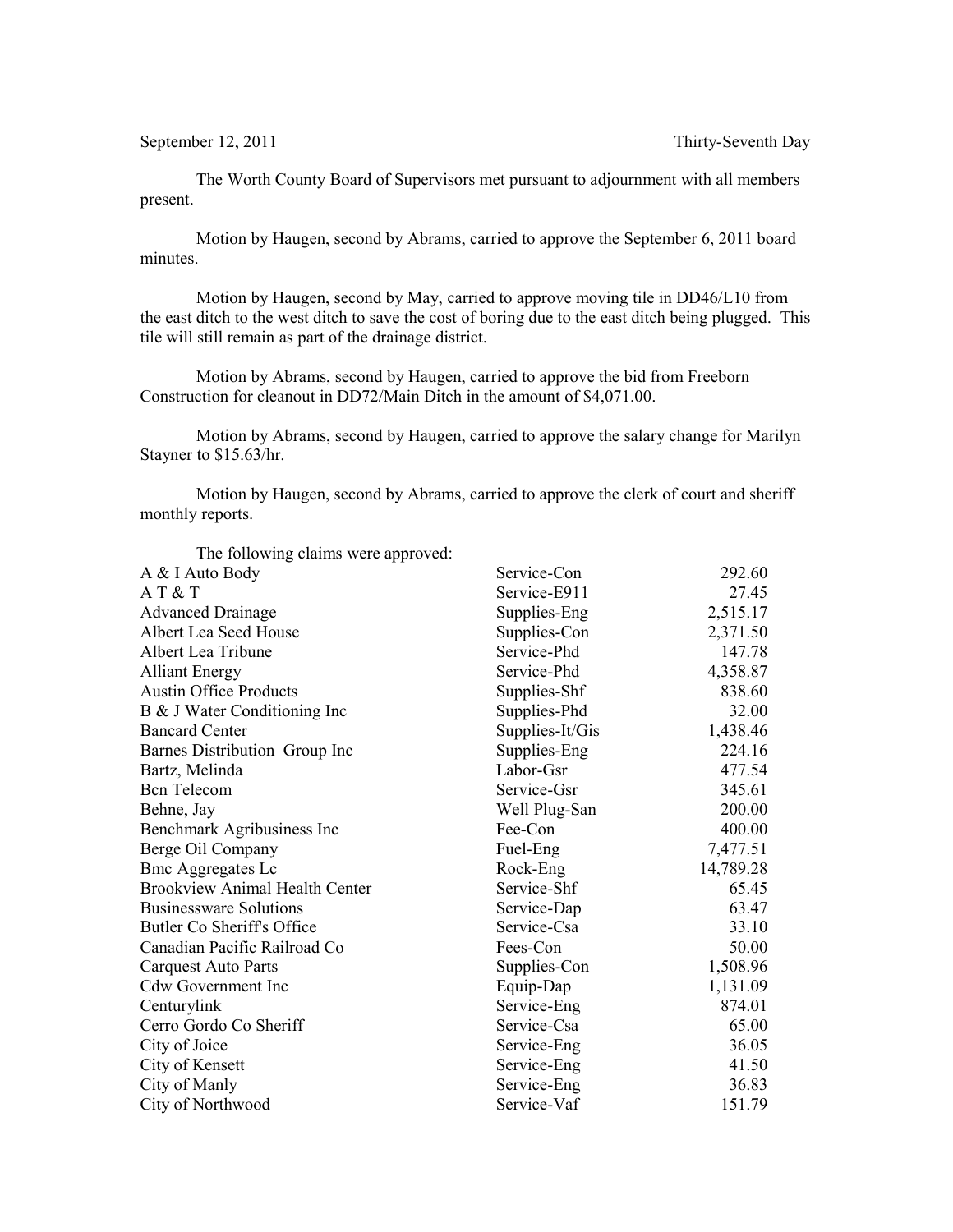| City Shoe                             | Supplies-Con        | 179.99    |
|---------------------------------------|---------------------|-----------|
| Claritus                              | Fee-Ema             | 3,100.00  |
| Cnh Capital                           | Supplies-Con        | 34.85     |
| Dave Syverson Ford Truck              | Service-Eng         | 461.13    |
| Dean Snyder Construction              | Service-Eng         | 26,880.00 |
| Diamond Mowers Inc                    | Supplies-Eng        | 365.69    |
| Dolloff, Marvin                       | Well Plug-San       | 200.00    |
| Dominion Voting Systems, Inc          | Fee-Aud             | 470.00    |
| Dorsey & Whitney Llp                  | Service-Ndp         | 14,260.27 |
| Duncan Heights Inc                    | Service-Mha         | 1,563.33  |
| Ehrich, Cherrice                      | Mileage-Mha         | 59.74     |
| Eilertson Repair                      | Service-Shf         | 219.00    |
| <b>Electronic Engineering</b>         | Service-Shf         | 2,641.24  |
| <b>Electronic Specialties</b>         | Rent-Eng            | 110.00    |
| Falkstone Llc                         | Rock-Con            | 4,714.63  |
| <b>Fallgatter's Market</b>            | Supplies-Con        | 695.14    |
| Fisher, Jane                          | Mileage-Mha         | 158.11    |
| Floyd County Sheriff                  | Service-Csa         | 17.75     |
| Franklin County Sheriff               | Service-Csa         | 16.00     |
| Franks Repair                         | Service-Shf         | 275.00    |
| Google Inc                            | Equip-Dap           | 4,000.00  |
| Graybeard Investigations              | Service-Csa         | 20.00     |
| Greve Law Office                      | Copies-Att          | 280.50    |
| Greve, Jeff                           | Mileage-Att         | 23.17     |
| Grp & Associates                      | Service-Phd         | 45.00     |
| Hancock Co Sheriff                    | Service-Csa         | 68.85     |
| Hardin County Sheriff                 | Service-Csa         | 36.92     |
| Haugen, David                         | $Exp-Sup$           | 86.01     |
| Hawkeye Foodservice Dist              | Credit Supplies-Shf | 530.04    |
| Hawkeye Legal Services Inc            | Service-Csa         | 10.00     |
| Heartland Asphalt Inc                 | Supplies-Eng        | 390.00    |
| Helgeson Drainage, Inc.               | Service-Eng         | 1,313.40  |
| Hotel Northwood                       | Rent-Soc            | 165.00    |
| Huber Supply Co                       | Supplies-Eng        | 64.80     |
| Icit                                  | Fee-Rec             | 22.00     |
| Imwca                                 | Service-Ins         | 9,204.00  |
| Ingenix Inc                           | Supplies-Phd        | 146.91    |
| Iowa Department of Public Safe        | Service-Shf         | 1,311.00  |
| <b>Iowa Division of Labor Service</b> | Service-Gsr         | 50.00     |
| <b>Iowa Emergency Management Asso</b> | Dues-Ema            | 50.00     |
| Iowa Office Supply Inc                | Supplies-Eng        | 131.98    |
| <b>Iowa Prison Industries</b>         | Supplies-Eng        | 146.52    |
| Isac                                  | Edu-Rec             | 405.00    |
| Jensen, Bobbie                        | Mileage-Mha         | 159.14    |
| Joe's Collision & Performance         | Service-Shf         | 34.35     |
| Kaman Industrial Technologies         | Supplies-Eng        | 158.92    |
| Kathleen's Care Inc                   | Service-Mha         | 744.00    |
| Knudtson, Donald                      | Well Plug-San       | 200.00    |
| L R Falk Const Co                     | Rock-Eng            | 73,993.95 |
| Larsen Plumbing                       | Service-Gsr         | 115.63    |
| Low's Standard                        | Fuel-Asr            | 106.77    |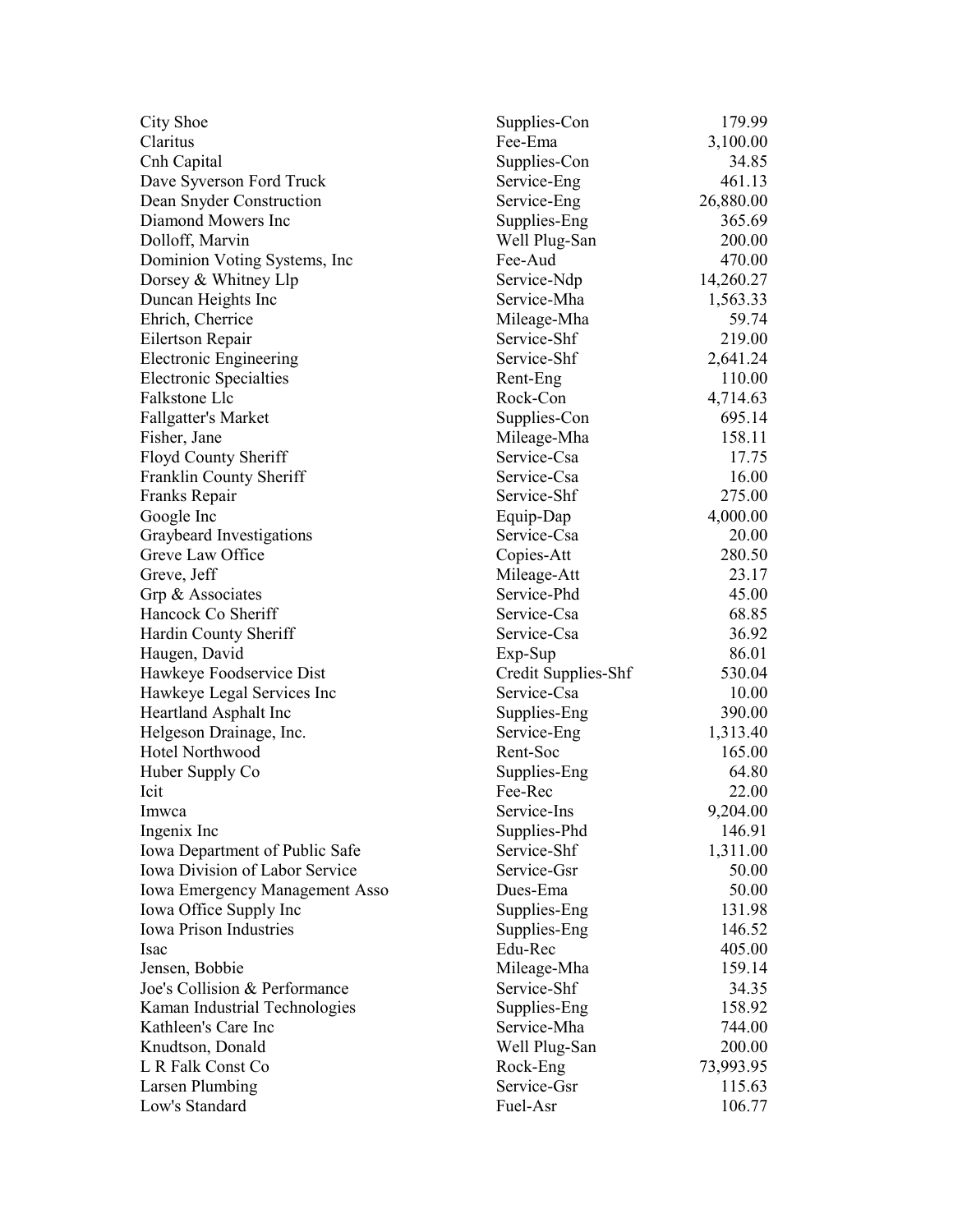| Mail Services Llc                   | Service-Trs              | 503.77     |
|-------------------------------------|--------------------------|------------|
| Manly Fire Dept                     | Reimburse-E911           | 2,000.00   |
| Marshall & Swift Inc                | Supplies-Gsr             | 372.33     |
| Martin Bros Dist Co. Inc.           | Supplies-Gsr             | 520.14     |
| Martin Marietta Materials           | Rock-Eng                 | 126,438.23 |
| <b>Mason City Business Systems</b>  | Service-Trs              | 44.93      |
| Mason City Tire Service             | Supplies-Eng             | 1,068.44   |
| May, Dennis                         | Exp-Sup                  | 26.78      |
| Mc Neilus Steel Inc                 | Supplies-Eng             | 5,236.66   |
| <b>Mckesson Medical Surgical</b>    | Supplies-Phd             | 1,100.49   |
| Mediacom                            | Service-Phd              | 391.49     |
| Melby, Ruth                         | Mileage-Mha              | 181.80     |
| Mental Health Center                | Service-Mha              | 1,899.50   |
| Mercy Medical Center-North Ia       | Service-Mex              | 292.30     |
| Mitchell Co Care Facility           | Service-Mha              | 1,938.00   |
| Mitchell County Ema                 | Mileage-Ema              | 335.78     |
| Myli, Earling                       | Well Plug-San            | 188.00     |
| <b>Next Generation Technologies</b> | Service-Mha              | 592.98     |
| Niebur, Ellen                       | Mileage-Mha              | 257.50     |
| Nive Services Inc                   | Service-Mha              | 1,288.53   |
| North Country Equipment             | Service-Eng              | 167.41     |
| North Iowa Media Group              | Service-Phd              | 361.50     |
| Northwood Ag Products               | Supplies-Con             | 1,472.27   |
| Northwood Sanitation Llc            | Service-Phd              | 271.50     |
| Northwood True Value                | Supplies-Phd             | 855.47     |
| Northwoods State Bank               | Supplies-Trs             | 36.00      |
|                                     |                          | 2,267.13   |
| Nuss Truck & Equipment              | Credit-Eng               | 29,179.00  |
| Office Systems Division Inc         | Equip-Shf                | 327.01     |
| Olsen Implement Co                  | Parts-Eng                |            |
| <b>Olsons Trading Post Inc</b>      | Parts-Eng<br>Service-Mha | 410.87     |
| <b>Opportunity Village</b>          | Service-Mex              | 530.20     |
| Pathology Assoc of Mason City       |                          | 1,200.00   |
| Polk County Auditor                 | Service-Mha              | 274.00     |
| Pollard                             | Service-Gsr              | 40.00      |
| Printing Services Inc               | Supplies-Asr             | 183.37     |
| Pritchard's of Northwood Inc        | Service-Shf              | 619.06     |
| Ram Systems                         | Service-Phd              | 880.00     |
| Randall Ready Mix Llc               | Supplies-Con             | 1,131.44   |
| Recorders Association               | Edu-Rec                  | 100.00     |
| Rohne, Joel                         | Exp-It/Gis               | 314.42     |
| Rourick, Patrick J                  | Service-Mha              | 254.50     |
| Sanofi Pasteur Inc                  | Credit-Phd               | 8,079.73   |
| Schacht, Denise                     | Service-Phd              | 220.00     |
| Schoeller, Mark                     | Mileage-Csa              | 215.28     |
| Scott Van Keppel Llc                | Parts-Eng                | 1,762.40   |
| Standard & Poor's                   | Service-Ndp              | 7,800.00   |
| Swartzrock Implement Co Inc         | Parts-Eng                | 118.00     |
| T & S General Hauling               | Service-Recy             | 165.00     |
| Terminal Supply Co.                 | Parts-Eng                | 130.32     |
| The Pride Group                     | Service-Mha              | 1,603.32   |
| The Richmond Center                 | Service-Mha              | 219.48     |